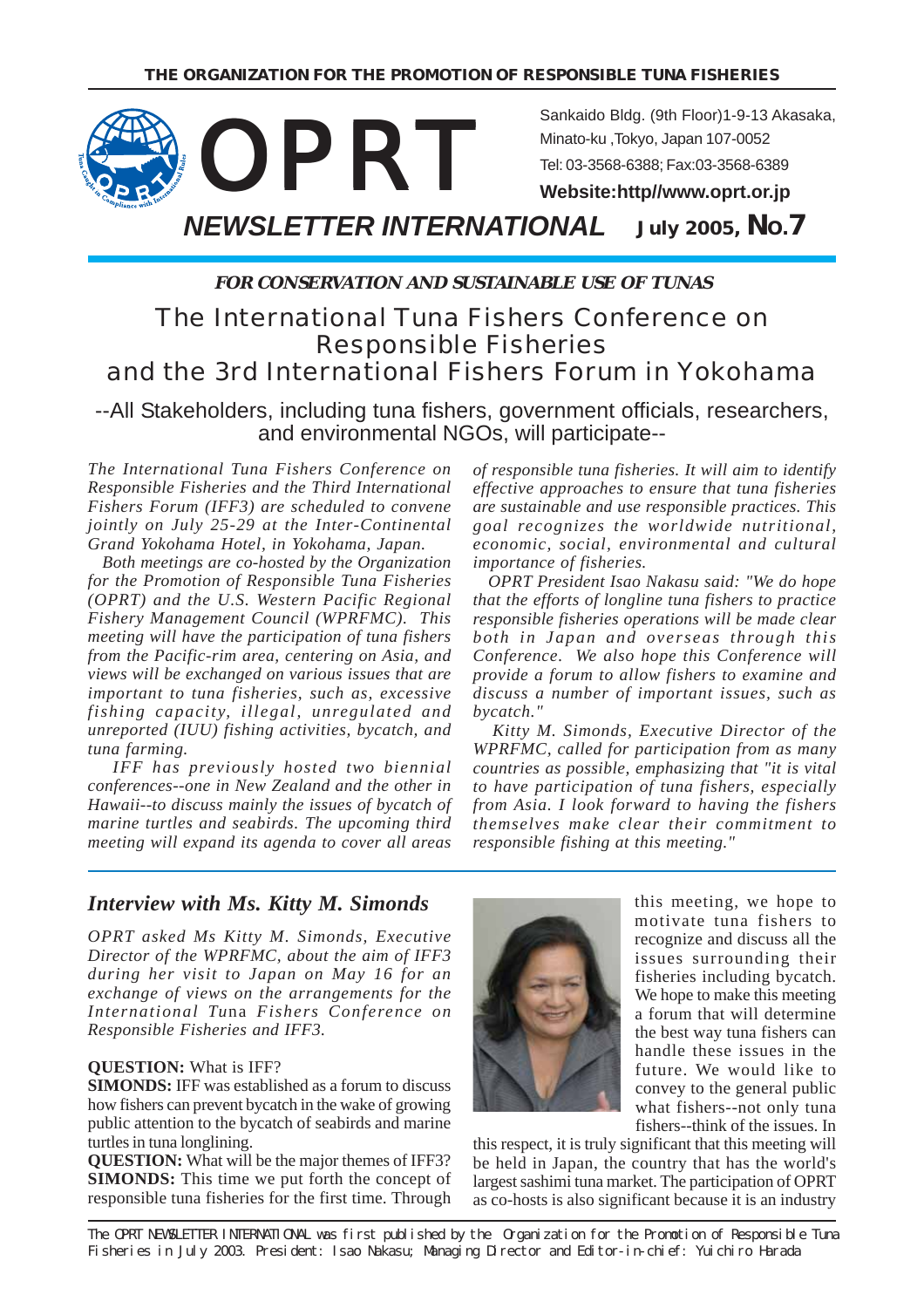organization whose members are the major Asian tuna fishing countries. The U.S. government is also positively supporting the efforts to make this meeting a success.

**QUESTION:** What do you think of the issue of overcapacity in tuna fishing?

**SIMONDS:** I think the issue of overcapacity differs from country to country. Some developing countries wish to expand their tuna fishing while some advanced

fishing nations face the need to reduce the number of their fishing vessels. How to adjust these difference is a very difficult issue. We are faced with a mountain of issues, such as one relating to FADs and the issue of small-size bigeye tuna bycatch by purse-seiners. Fishers will seriously tackle those issues at IFF3. Along with Japan that is hosting this meeting, the United States will call for further efforts in realizing responsible tuna fisheries.

## **Special Feature**

# Grave Concern over Unrestricted Expansion of Large Scale Purse-seining

## --OPRT Resolution Adopted--

*OPRT adopted the Resolution for Restriction of Large Scale Tuna Purse Seine Fishing Capacity at its General Meeting held in Tokyo on May 26,2005. The Resolution reflects a serious concern of the OPRT members about the decline of tuna resources as well as the hardships that may be inflicted on them as a result of increasing large scale tuna fisheries. Given below is the full text of the Resolution.*

## **OPRT Resolution on Restriction of Large Scale Tuna Purse Seine Fishing Capacity**

The OPRT with membership of organizations or enterprises engaged in production, trade, distribution and consumption of sashimi tunas throughout the world,

Noting that the objectives of the OPRT is to promote responsible tuna longline fisheries as well as sustainable use of the world tuna resources,

Being concerned that the related tuna resources have been over-exploited and declined on a global basis over the years,

Recognizing that the UN Food and Agriculture Organization (FAO) is in its objective and principles of the "International Plan of Action for the Management of Fishing Capacity" calling for States and regional fisheries organizations confronted with an overcapacity problem, where capacity is undermining achievement of long-term sustainability outcomes, should endeavor ……to limit at present level and progressively reduce the fishing capacity applied to affected fisheries,

Recalling that the World Tuna Longline Fishery Conference held in August, 2003 in Tokyo adopted the Joint Declaration and the participants in that declaration agree to take effective measures respectively and jointly to restrict tuna longline fishing capacity on a global and sustainable basis and at the same time, to express concern over the rapidly increasing number and capacity of large-scale tuna purse seine fishing vessels (For the text of the Joint Declaration, see OPRT website at http//www.oprt.or.jp)

Recognizing that related tuna longline fishing industries under the OPRT have been in response to this call of the conference or substantially before this call striving to address the issue of an over-capacity problem by undertaking various scheme such as fleet reduction scheme or positive listing scheme while large-scale tuna purse seine fisheries have been continuing to increase number and capacity of their vessels,

Taking into account that large-scale tuna purse seine fishing industries particularly in the Central and Western Pacific have been further accelerating an overcapacity of their fleet not only by increasing the number, size and efficiency of the vessels but also by promoting operation under the flag of convenience despite the two resolutions adopted in the region both in 1999 and 2003 calling for a restriction of fishing efforts as well as fishing capacity over tunas from the concerns over their serious resource conditions,

Expressing grave concern that such limitless expansion of large-scale tuna purse seine fishing fleets together with the fact that those purse seine fisheries catch a large amount of juvenile tunas, could adversely affect the sustainability of tuna longline fisheries which share the world tuna resources with those tuna purse seine fisheries in the fishing grounds over the world,

#### **RESOLVES TO URGE THE FOLLOWINGS:**

**UN FAO, related regional tuna fisheries management organizations, related national fisheries authorities and related large-scale tuna purse seine fishing industries should 1.**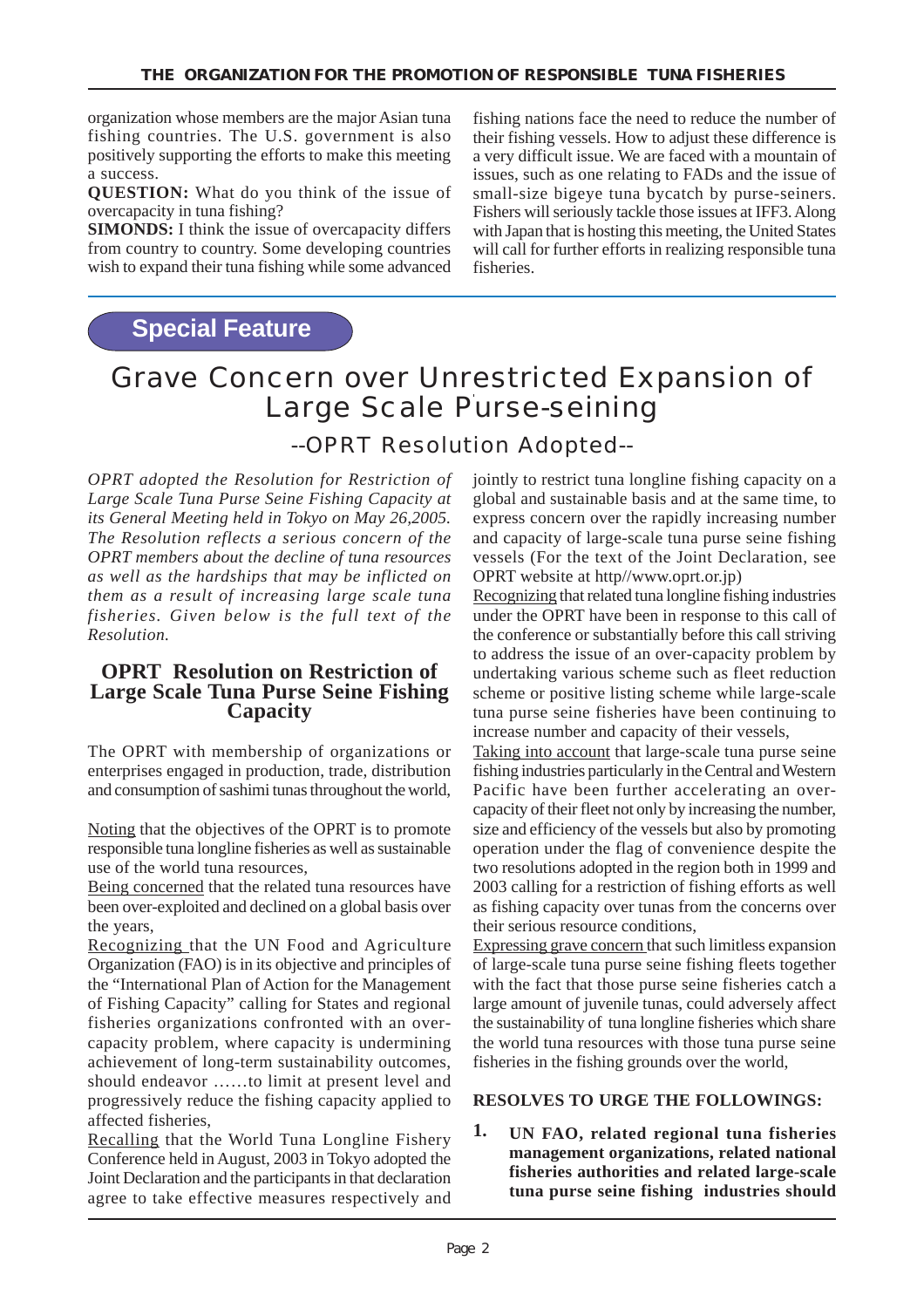**ensure that mechanism to regulate and restrict number and capacity of large-scale tuna purse seine fishing vessels would be worked out on a global and sustainable basis**

- **2. Particularly in the Central and Western Pacific where urgent measures are needed due to a rapid and predominant increase in number as well as capacity of large-scale tuna purse-seine fishing vessels over the past several years, the Commission for the Conservation and Management of Highly Migratory Fish Stocks in the Western and Central Pacific (WCPFC) should take immediate actions to ensure reduction of number and capacity of large-scale tuna purse seine fishing vessels in the region.**
- **3. Related regional tuna fisheries management organizations as well as related national fisheries authorities should promote cooperation and coordination among those organizations so that transference of excessive purse seine fishing capacity over tunas would be avoided.**

**(Note) This resolution would not deny a special recognition to be given to the differences between regions as well as the requirements of developing industries when regulation and restriction in number and capacity of large scale tuna purse seine fishing vessels would be discussed and implemented on a global or regional basis.**

**\*\*\*\*\***

## Recovery of tuna resources unlikely in the absence of control of large scale purse-seine fisheries.

#### **--Discussion among OPRT members on the Resolution--**

OPRT's Resolution on the Restriction of Large-Scale Tuna Purse Seine Fishing Capacity was proposed at the initiative of Mr. Masahiro Ishikawa, President, Federation of Japan Tuna Fisheries Cooperative Associations. Mr. Ishikawa said: "There will be no recovery of tuna resources unless steps are taken to reduce and restrict the fishing capacity of purse-seine fisheries. All members of OPRT, including distributors, should unite to call on the purse-seine tuna fishing industry to curtail and restrain their fishing capacity."

 To the proposed restriction, China Fisheries Association (Distant Water Fisheries Branch) expressed its position "to agree with it in principle," but also said that "regional differences and the situation of developing countries need to be taken into consideration."

 The representative from Korea strongly supported the proposal. He stressed that "Korea is carrying out 80% of its operation in the eastern Pacific and is now facing a severe situation resulting from decreasing catches. In this circumstance, it is a serious problem that purse-seine fisheries are rendering the all-out conservation efforts of longliners null and void."

 The Chinese proposal was added as a footnote to the adopted Resolution.



# World catch of major tunas by gear

(Catch by purse-seine fishing saw a rapid increase from around 1980.)

<sup>(</sup>Source: National Research Institute of Far Seas Fisheries))